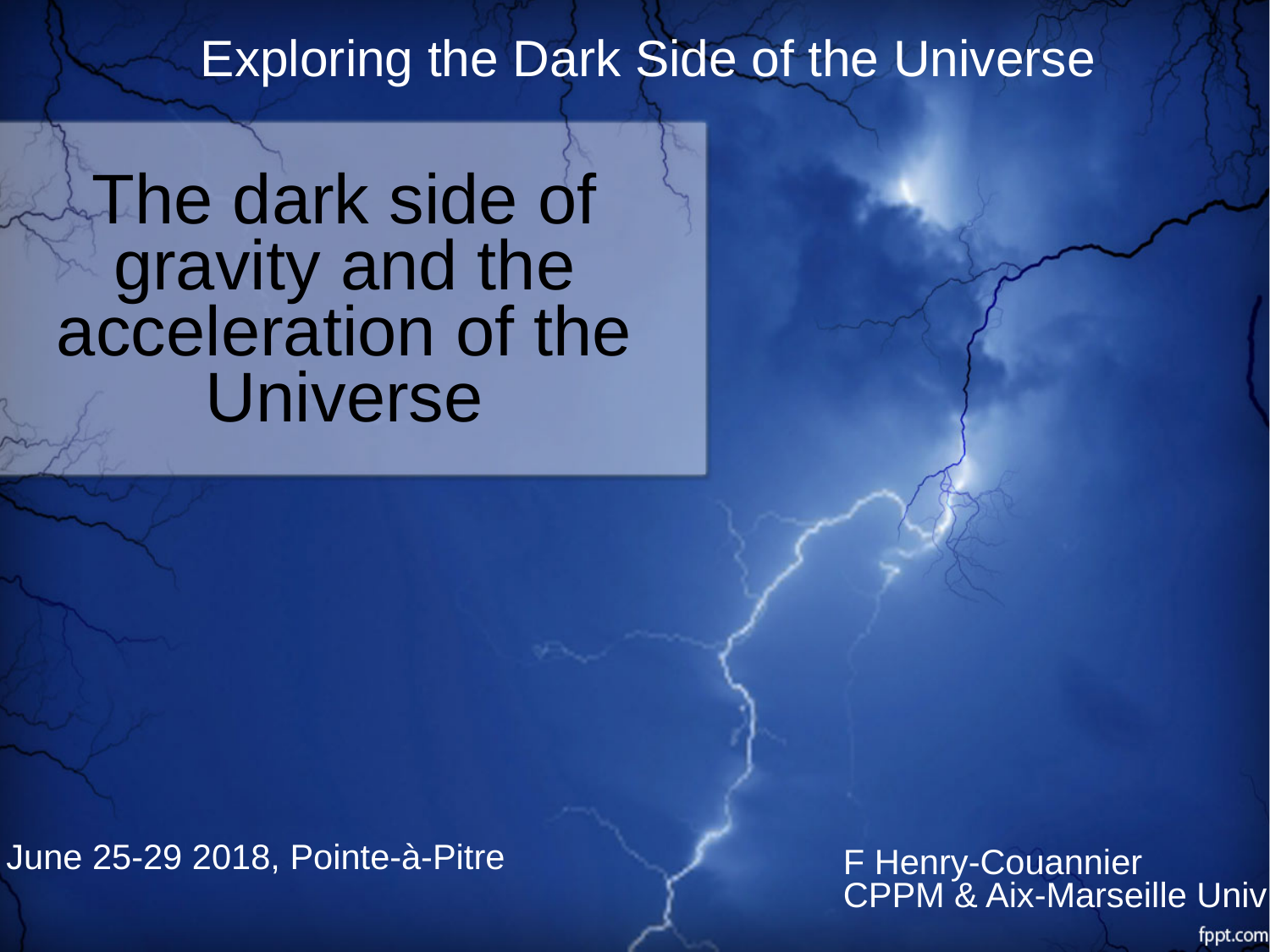**Dark Gravity theories are extensions of General Relativity aiming at a stable anti-gravitational sector**

- J.P. Petit, Twin Universe cosmology, Astrophys. Space Sci. Vol. 226, pp 273, 1995. and many other articles
- F. Henry-Couannier, Discrete symmetries and General Relativity, the Dark Side of Gravity, Int.J.Mod.Phys, vol. A20, no. NN, pp. 2341-2346, 2004.
- F. Henry-Couannier, Dark Gravity, GJSFR A. Vol 13, Issue 3, pp 1-53, 2013.
- S. Hossenfelder, Bimetric theory with exchange symmetry Phys. Rev. D 78, 044015, 2008.
- M. Milgrom, Matter and twin matter in bimetric MOND, MNRAS 405 (2), pp 1129-1139, 2010.
- Laura Bernard, Luc Blanchet, Lavinia Heisenberg Bimetric gravity and dark matter 50th Rencontres de Moriond, "Gravitation: 100 years after GR", 2015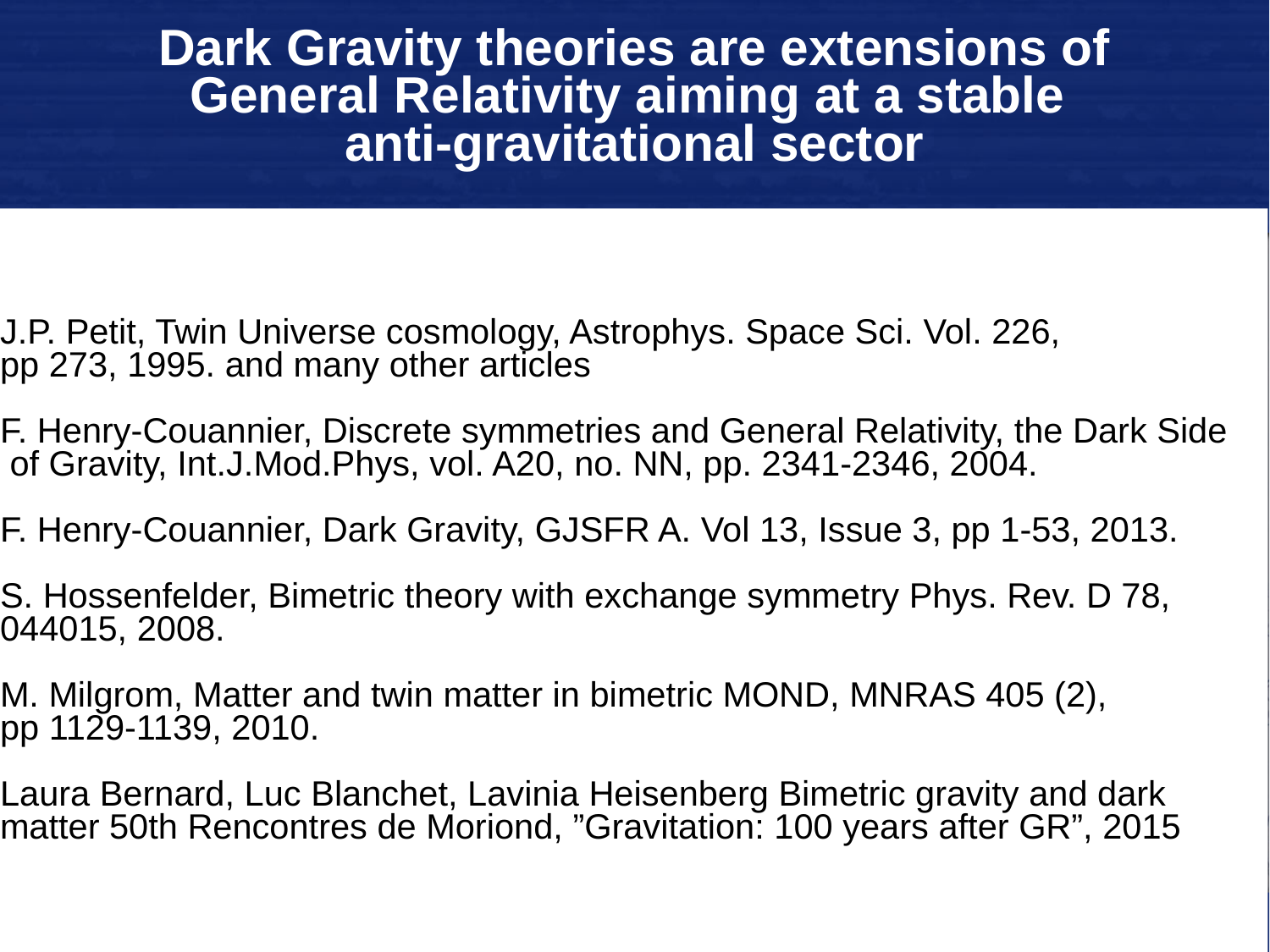#### **From background dependence to Dark Gravity (DG)**

**How far can we go ?**

$$
\frac{\text{GR}: g_{\mu\nu}}{\text{DG}: g_{\mu\nu} \text{ and } \eta_{\mu\nu}}
$$

Riemm $(\eta_{\mu\nu})=0$ 

 $\Rightarrow$   $g_{\mu\nu}$  has a twin, « the inverse metric »  $\tilde{g}_{\mu\nu}$  $\tilde{g}_{\mu\nu} = \eta_{\mu\rho}\eta_{\nu\sigma} \left[ g^{-1} \right]^{\rho\sigma}$ 



 $\Rightarrow$   $(g_{\mu\nu}, \tilde{g}_{\mu\nu})$  is a Janus field

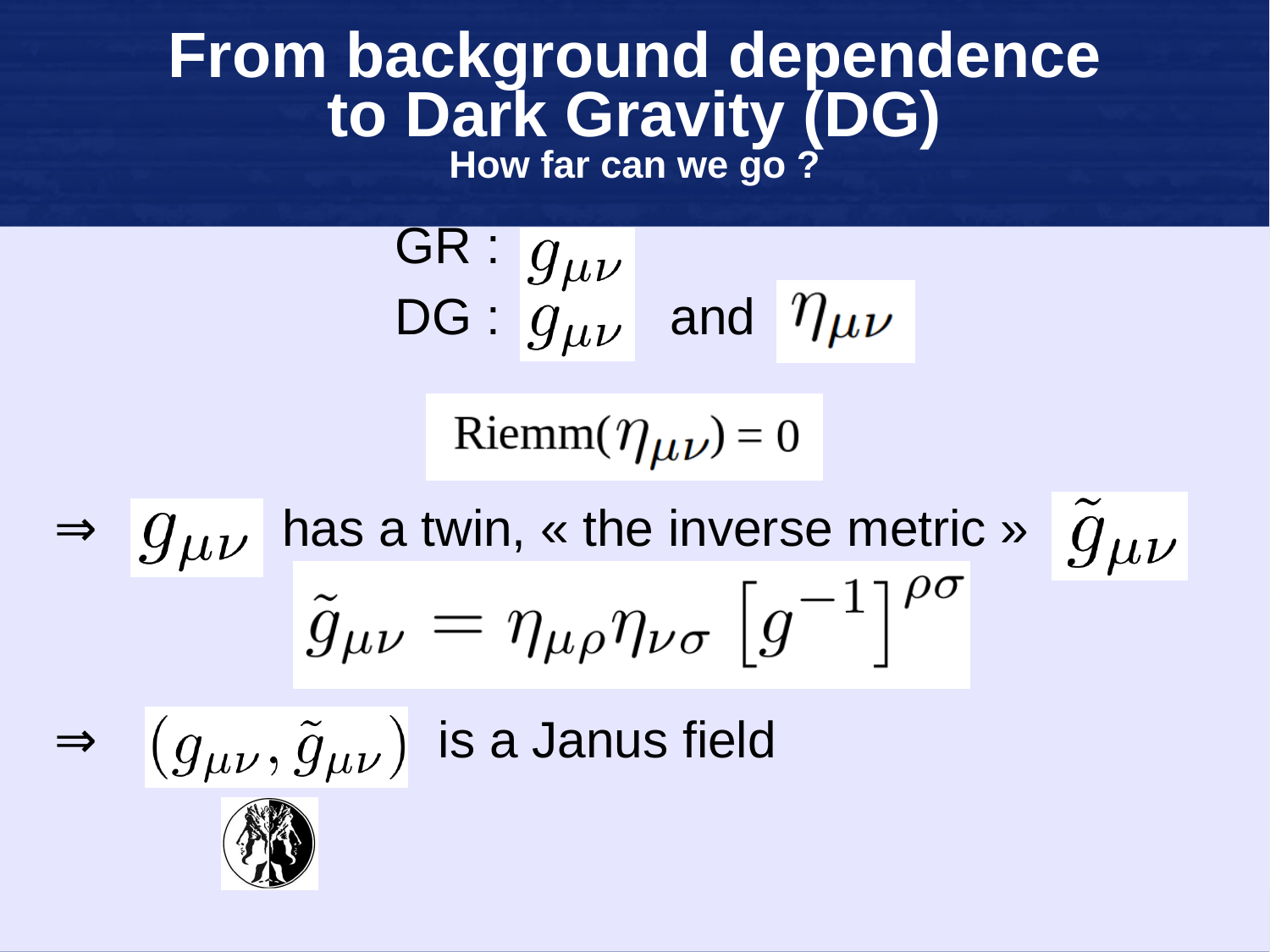#### **From the Action to DG field equations**

The Action must respect the permutation symmetry between  $g_{\mu\nu}$  and  $g_{\mu\nu}$  :

$$
\int d^4x (\sqrt{g}R + \sqrt{\tilde{g}}\tilde{R}) + \int d^4x (\sqrt{g}L + \sqrt{\tilde{g}}\tilde{L})
$$

$$
\delta g_{\mu\nu} \Rightarrow \delta S = 0
$$

 $\sqrt{g}\eta^{\mu\sigma}g_{\sigma\rho}G^{\rho\nu}-\sqrt{\tilde{g}}\eta^{\nu\sigma}\tilde{g}_{\sigma\rho}\tilde{G}^{\rho\mu}+\mu\leftrightarrow\nu=-8\pi G(\sqrt{g}\eta^{\mu\sigma}g_{\sigma\rho}T^{\rho\nu}-\sqrt{\tilde{g}}\eta^{\nu\sigma}\tilde{g}_{\sigma\rho}\tilde{T}^{\rho\mu}+\mu\leftrightarrow\nu$ Contracted form

$$
\sqrt{g}R - \sqrt{\tilde{g}}\tilde{R} = 8\pi G(\sqrt{g}T - \sqrt{\tilde{g}}\tilde{T})
$$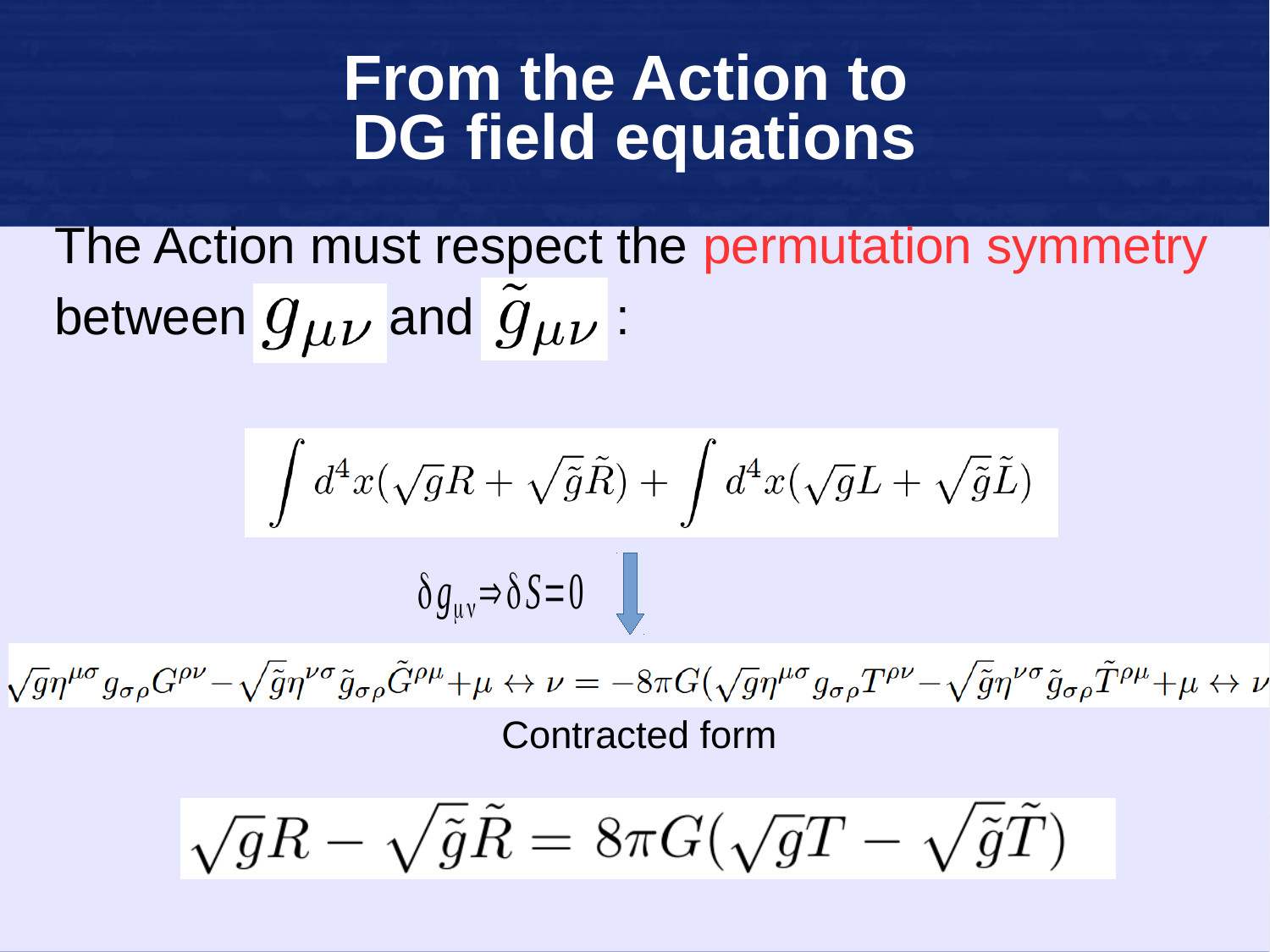## **Implications of DG equations**

- DG is background dependent yet deviations from GR can remain arbitrarily small provided one side of the Janus Field dominates the other.
- Ghost interaction between Janus and source fields but Janus field not understood to be a quantum field !
	- DG more natural than GR as a semiclassical\* theory of gravity
	- Semiclassical DG stability : OK\*\*
- New discrete (permutation) symmetry is very fundamental : will be interpreted as a global time reversal symmetry.

\* <https://arxiv.org/abs/0802.1978>Mark Albers, Claus Kiefer, Marcel Reginatto, Measurement Analysis and Quantum Gravity : « Despite the many physical arguments which speak in favor of a quantum theory of gravity, it appears that the justification for such a theory must be based on empirical tests and does not follow from logical arguments alone »

\*\* <https://arxiv.org/pdf/1401.4024.pdf> V. A. Rubakov, page 8 : Gradient, tachyonic and ghost instabilities in scalar-tensor theories : « for ghosts, background is QM unstable but classically stable »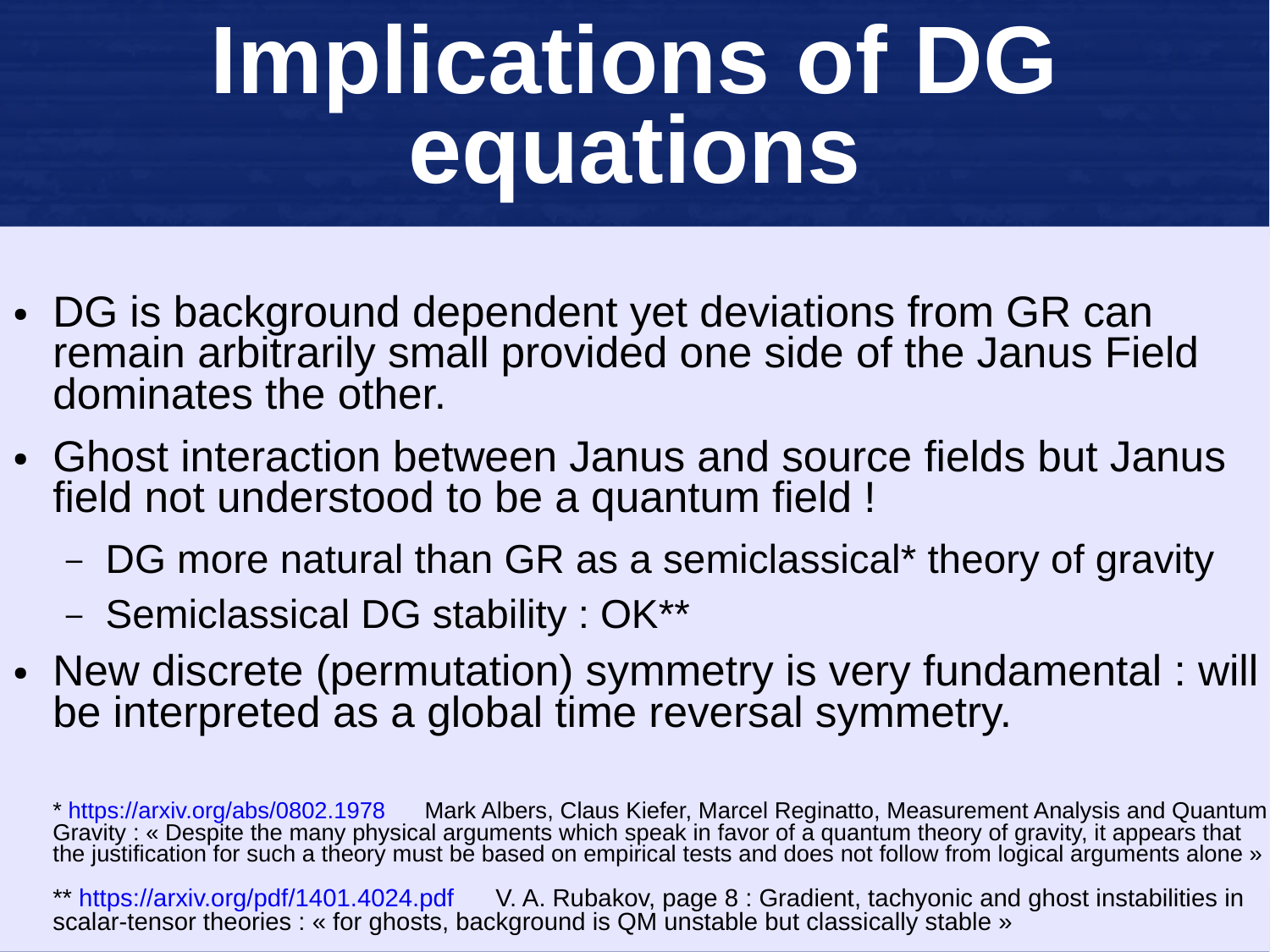# **The static isotropic solution**



- Antigravity without run away !
- Asymptotic C matters : GR corresponds to C infinite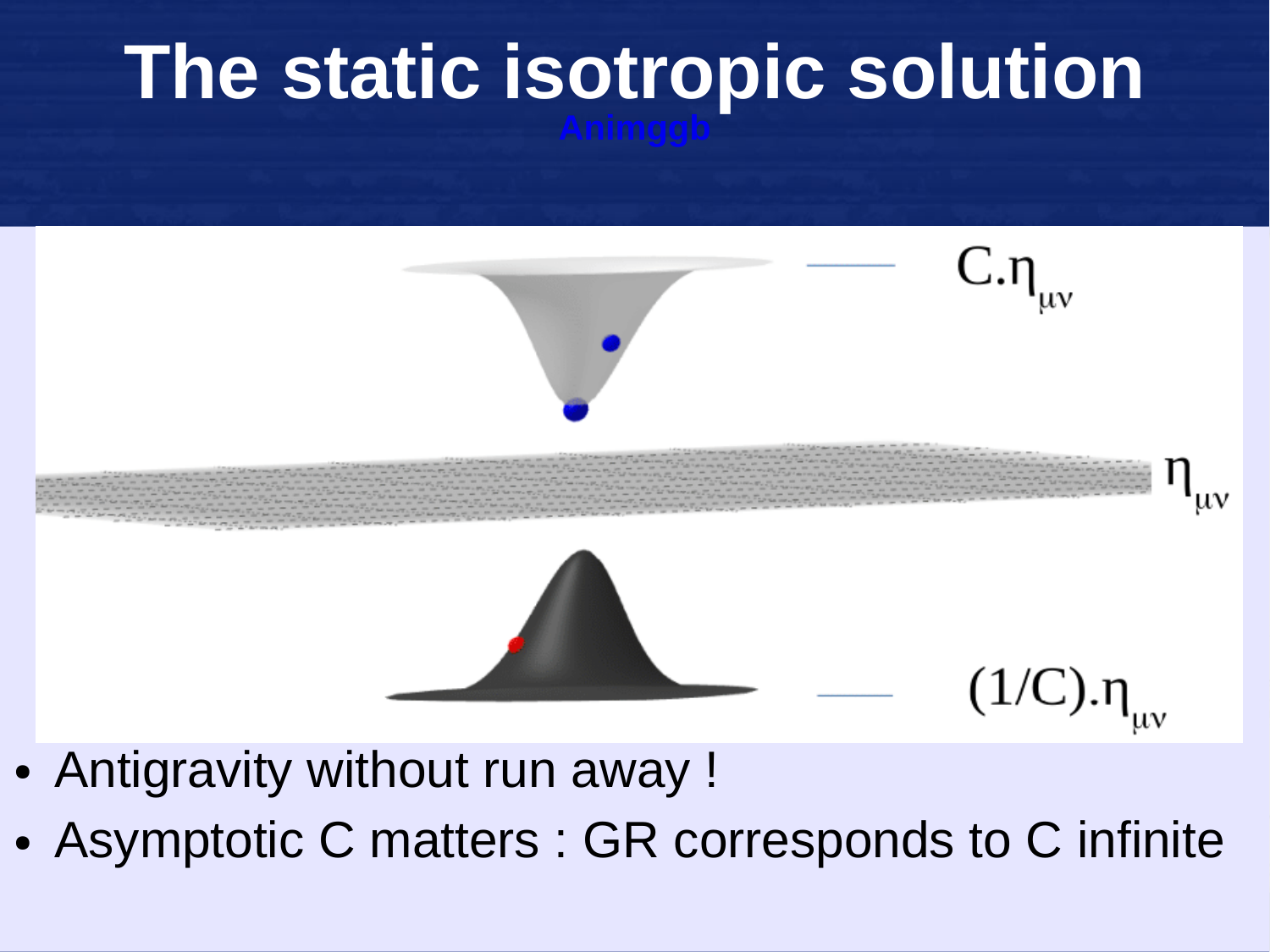#### **The static isotropic solution**

C=1  
\nDG:  
\n
$$
g_{ii}(r) = A = e^{2MG/r} \approx 1 + 2 \frac{MG}{r} + 2 \frac{M^2 G^2}{r^2}
$$
  
\n $-g_{00}(r) = \frac{1}{A} = e^{-2MG/r} \approx 1 - 2 \frac{MG}{r} + 2 \frac{M^2 G^2}{r^2} - \frac{4}{3} \frac{M^3 G^3}{r^3}$   
\n• NO Horizon  
\n2ETO Gravitational Waves  
\n $\hat{h}_{\mu\nu} = -h_{\mu\nu} + O(h^2)$   
\n $\hat{h}_{ii} = (1 + \frac{M G}{2r})^2$   
\n $\hat{h}_{ii} = (1 + \frac{M G}{2r})^2$   
\n $\hat{h}_{ii} = (1 + \frac{M G}{2r})^2$   
\n $\hat{h}_{ii} = (1 + \frac{M G}{2r})^2$   
\n $\hat{h}_{ii} = (1 + \frac{M G}{2r})^2$   
\n $\hat{h}_{ii} = (1 + \frac{M G}{2r})^2$   
\n $\hat{h}_{ii} = (1 + \frac{M G}{2r})^2$ 

0

$$
2(R_{\mu\nu}^{(1)} - \frac{1}{2}\eta_{\mu\nu}R_{\lambda}^{(1)\lambda}) = -8\pi G(T_{\mu\nu} - \tilde{T}_{\mu\nu} + t_{\mu\nu} - \tilde{t}_{\mu\nu})
$$

• Deviations from GR at PPN order only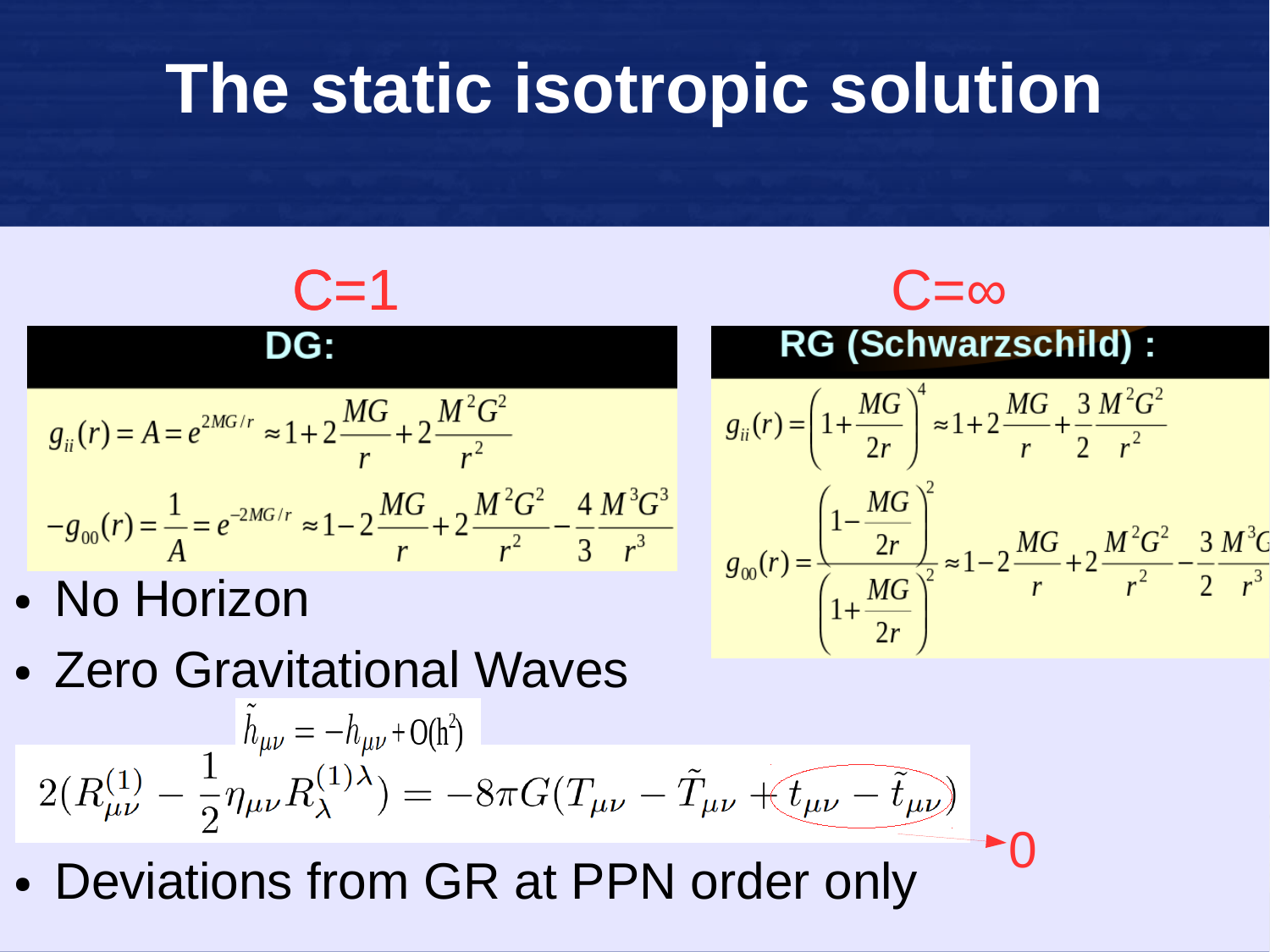#### **The static isotropic solution**

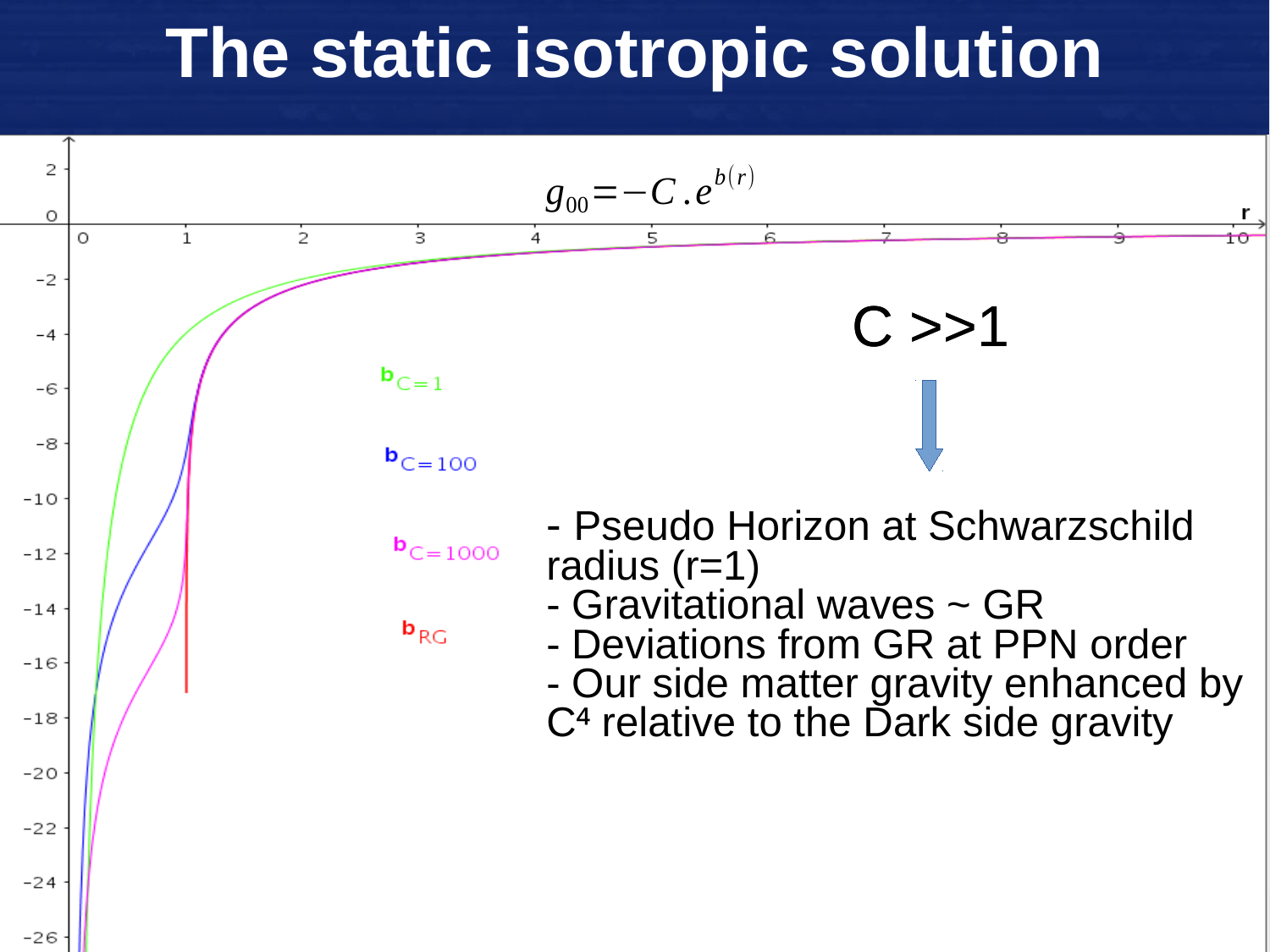#### **Cosmological equation**

- Homogeous & isotropic Janus solution is flat and static : C was indeed a constant !
	- ⇒ We need to introduce a separate scalar-η Janus field for cosmology :

$$
g_{\mu\nu} = \Phi \eta_{\mu\nu}
$$
 and  $\tilde{g}_{\mu\nu} = \frac{1}{\Phi} \eta_{\mu\nu}$   $\Phi(t) = a^2(t)$ 

• Single scale factor equation :

$$
a\ddot{a} - \tilde{a}\ddot{\tilde{a}} = \frac{4\pi G}{3}(a^4(\rho - 3p) - \tilde{a}^4(\tilde{\rho} - 3\tilde{p}))
$$

$$
\tilde{a}(t)=\tfrac{1}{a(t)}
$$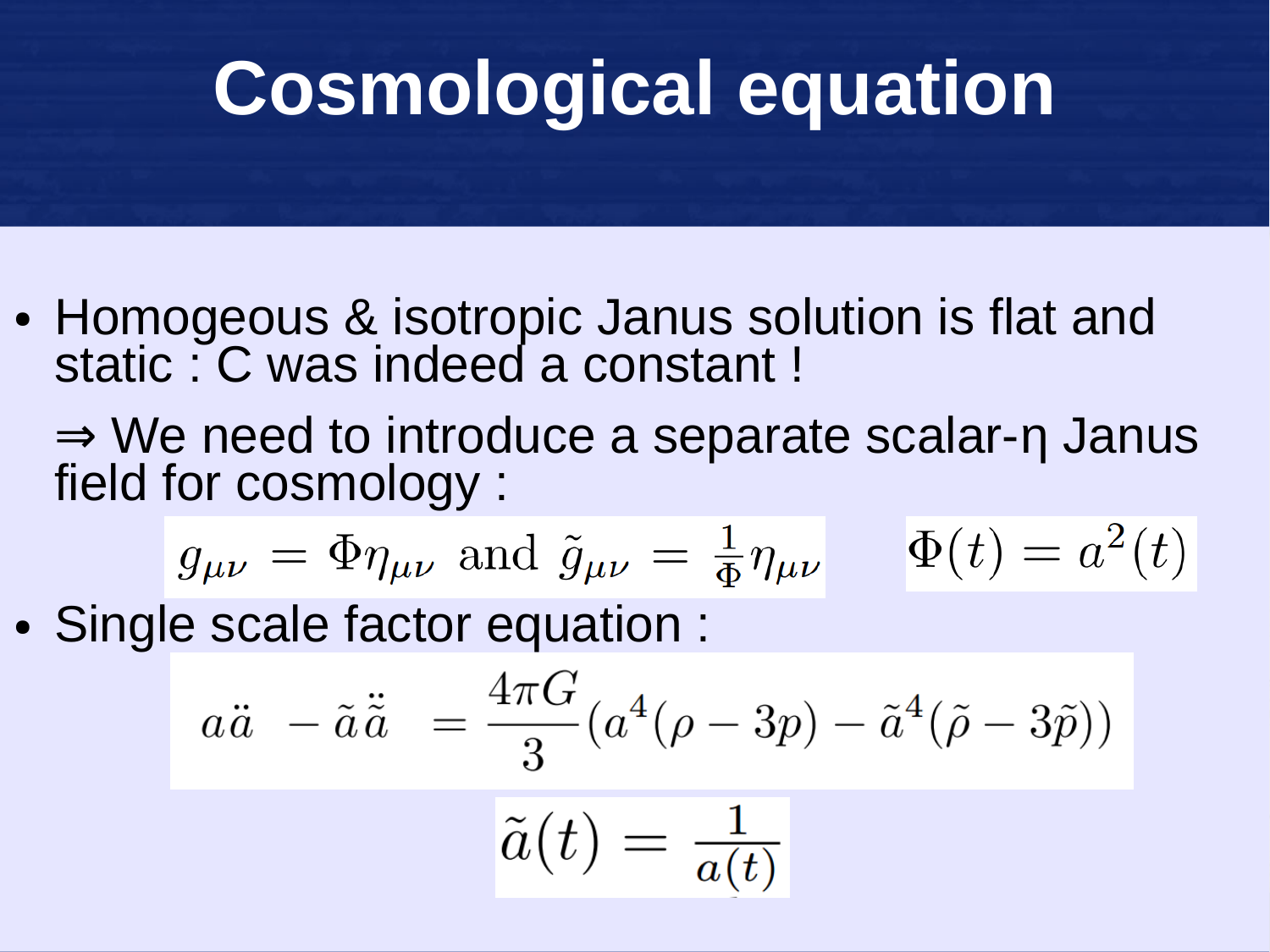#### **Cosmological solutions**



- **Janus scale factors are related by** a global conformal time reversal symmetry  $\mathsf{T}$  :  $\tilde{a}(t) = \frac{1}{a(t)} = a(-t)$
- Both continuous evolution and discontinuous permutation T allowed when  $\rho - 3p = \tilde{\rho} - 3\tilde{p}$



Global time reversal : not going backward in time, but jumping to the opposite time !

A cyclic Universe ?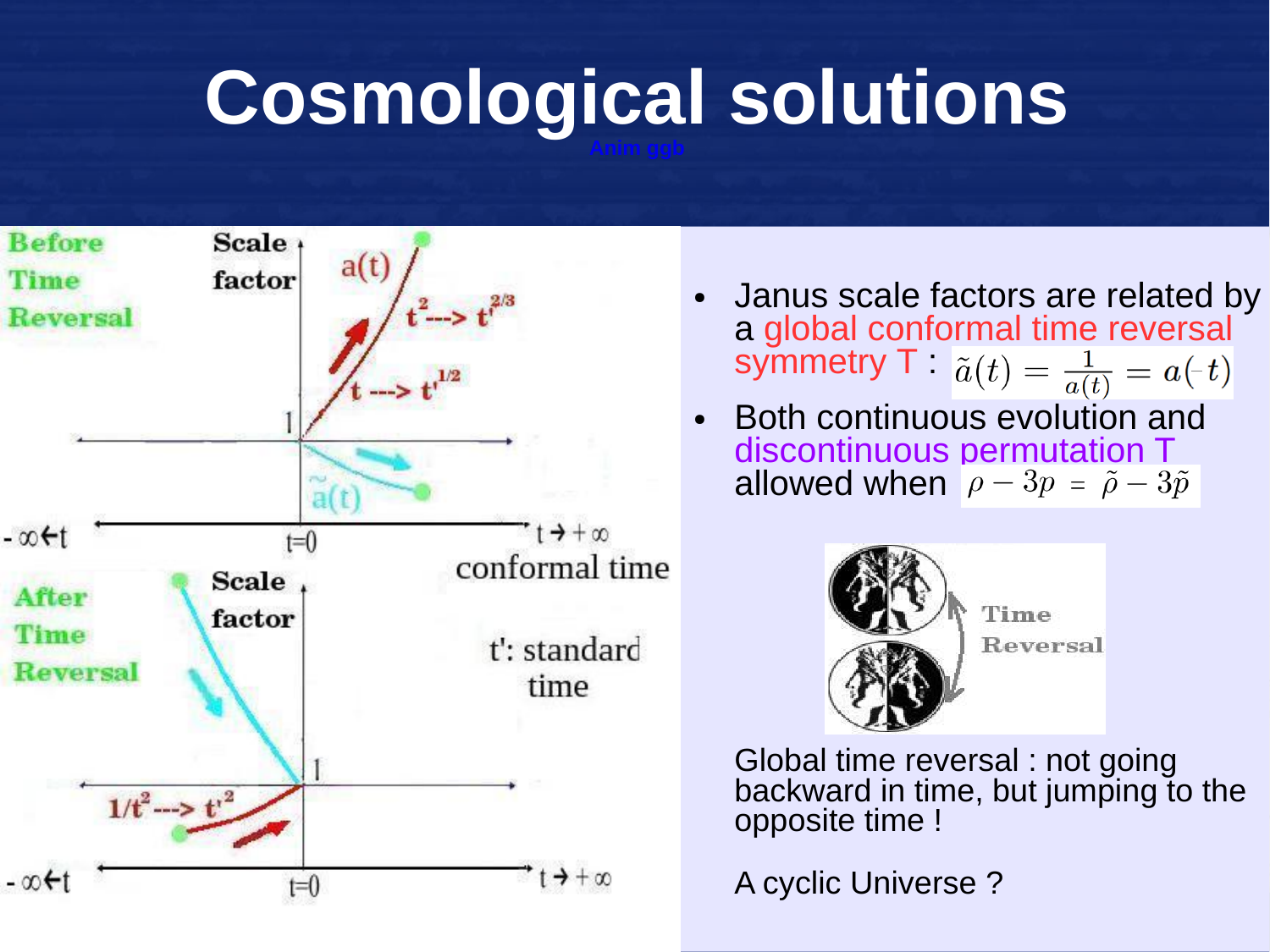#### **DG Cosmology**



Hyp :  $\rho \simeq \rho - 3p = \tilde{\rho} - 3\tilde{p} \simeq \tilde{\rho}$  occured at transition redshift triggering  $\bar{T}$  and a'(t') ~ t<sup>'2</sup>

With  $H(t)$  ~ continuous at the transition and assuming same universe age as in LCDM:

$$
a'(t') \sim t'^{\alpha} \implies z_{tr} = \left(\frac{2/3 - \alpha}{1 - \alpha}\right)^{\alpha} - 1
$$

 $\Rightarrow$  z<sub>tr</sub> = 0.78 vs observed z<sub>tr</sub> =0.67+- 0.1

- $\sim$  Same scale factor evolution as in LCDM
- **Without DE**
- Inflation not needed to get  $k=0$
- Without Big Bang singularity
- Cosmological DM still needed
- Dark side effects only since  $t_{tr}$  or near t=0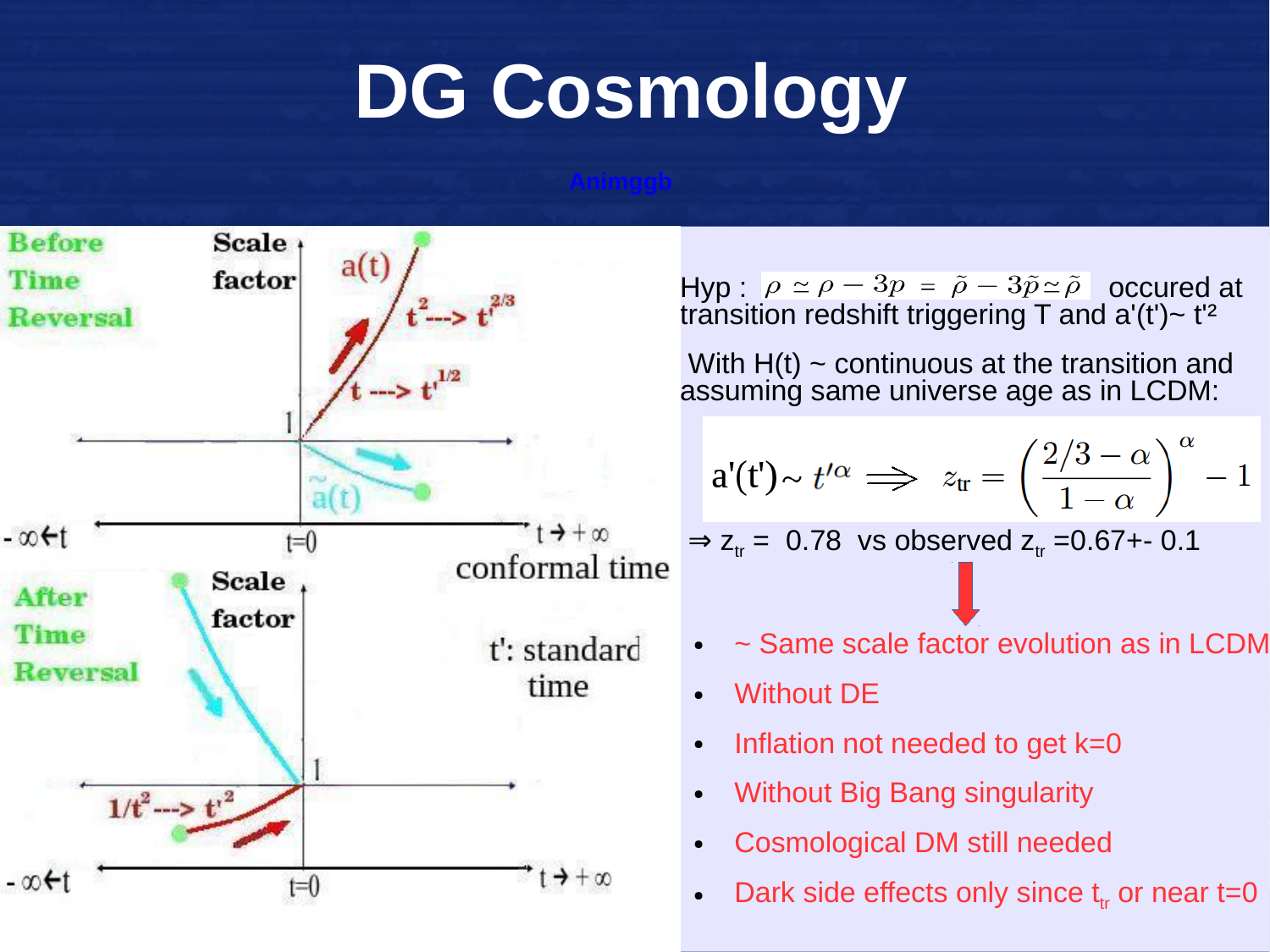# **Problem statement**

- We have two separate theories :
	- Asymptotically static DG correctly describes all aspects of gravity except expansion
	- Scalar-η Janus field only correctly describes expansion
- How to get expansion effects on the largest scales and differential eoms non trivially mixing background and perturbations (GR like) as needed to reproduce CMB phenomenology ?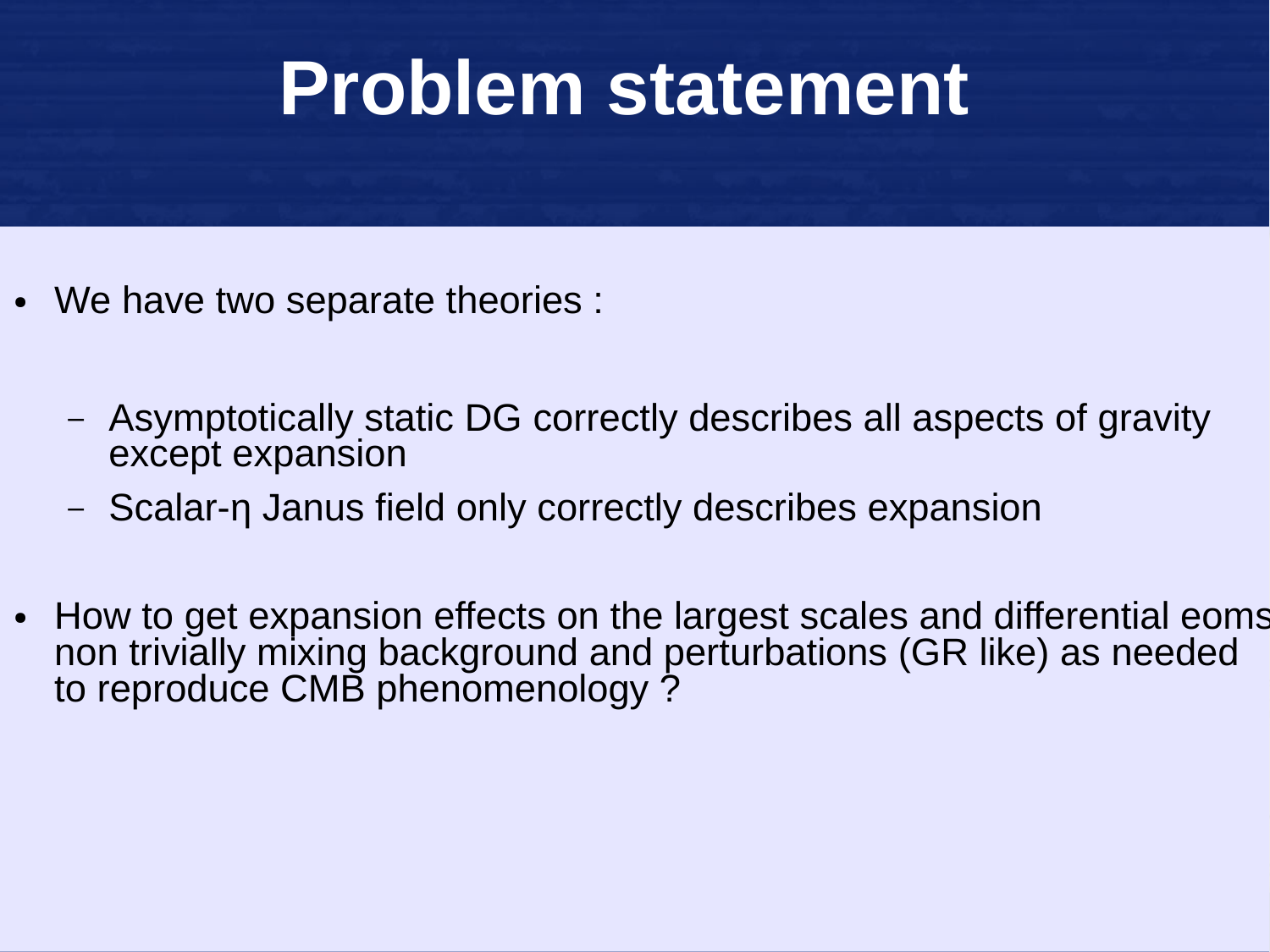#### **Conclusion and outlooks**

- DG avoids Big-Bang singularity and BH horizon very naturally
- Acceleration, k=0, large scale homogeneity, matter/antimatter asym
- Likely to cancel the gravity of vacuum energy
- Outlook:

Unification  $\Rightarrow$  New rich and effective phenomenology (DM candidate, …) www.darksideofgravity.com/DG.pdf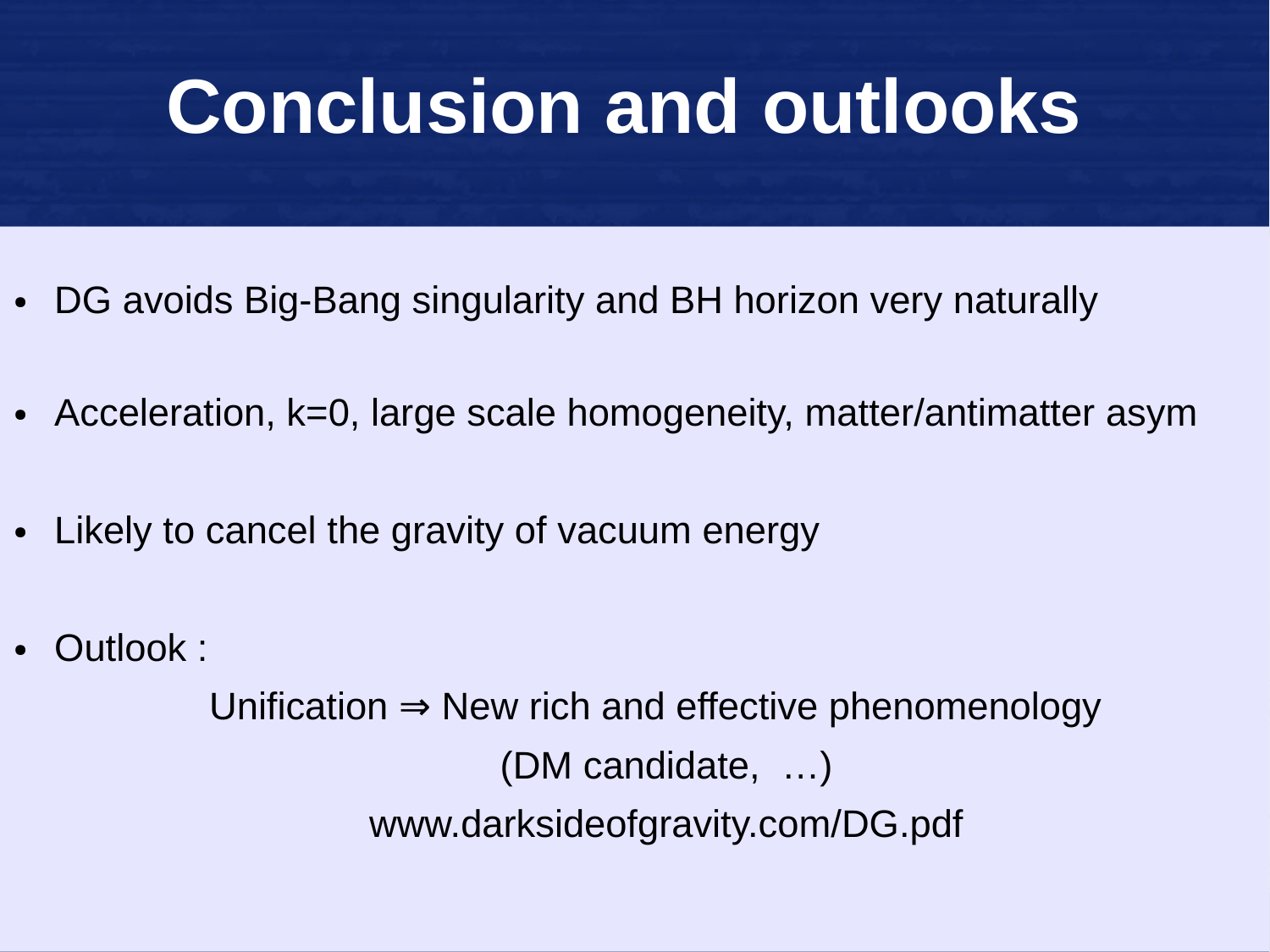#### **How far could we go ?**



+ Emerging dynamics  $\Rightarrow$  OK  $\Rightarrow$  OK  $\Rightarrow$  OK  $\Rightarrow$  OK

⇒ Fascinating phenomenological and theoretical implications !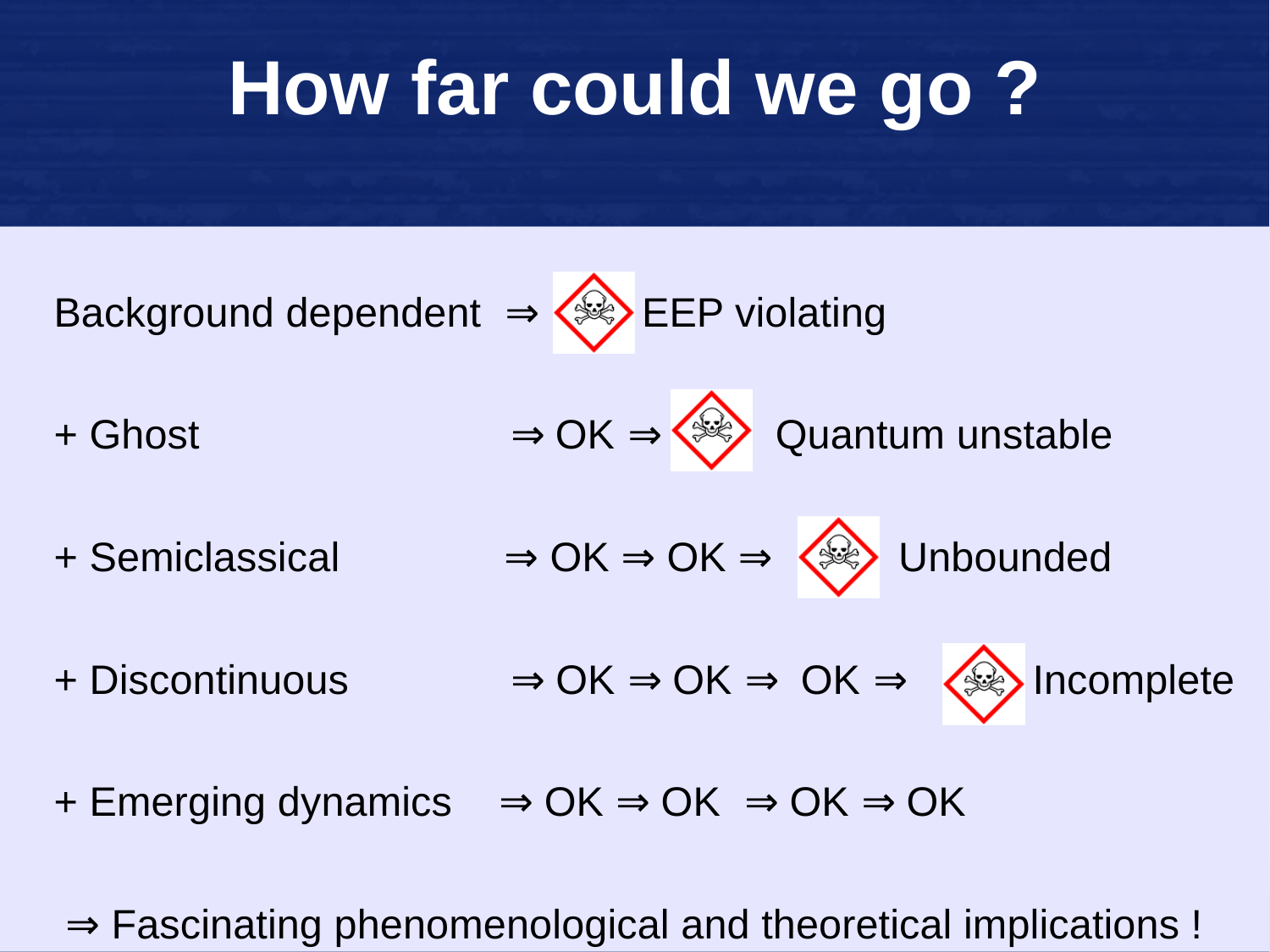#### **Dynamical discrete symmetries**

• Standard view :

Symmetries (cont & disc)  $\Rightarrow$  Action Extreme action principle  $\Rightarrow$  Eoms & conservation equations No dynamical processes associate with discrete symmetries

**Extended view:** 

Symmetries (cont & disc)  $\Rightarrow$  Action Extreme action principle  $\Rightarrow$  Eoms & conservation equations Discrete symmetries ⇒ Discontinuous processes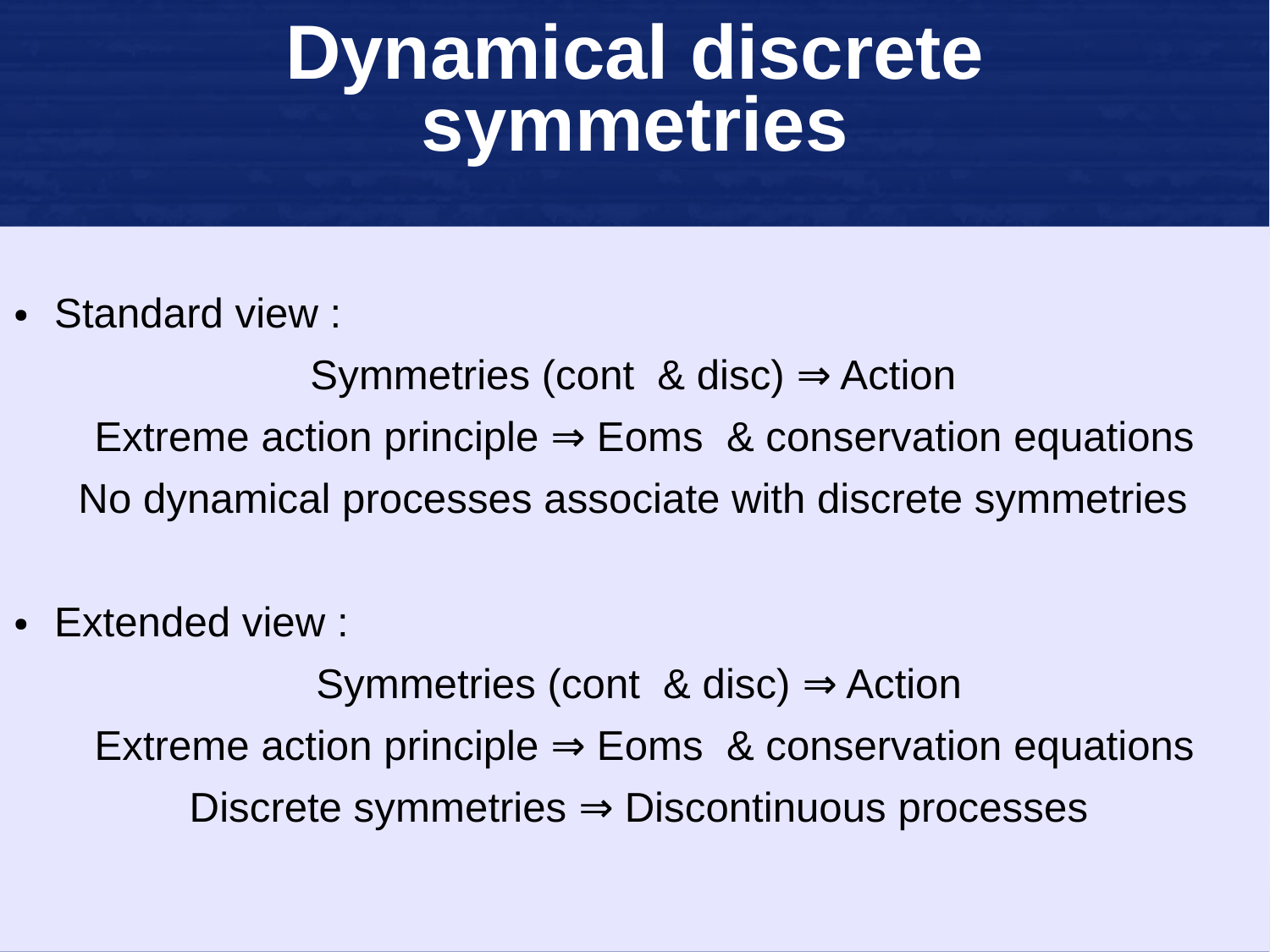#### **Dynamical discrete symmetries**

- 1)Discrete (permutation) symmmetry and continuous symmetries already unified in DG framework
- 2)Just as discrete (T&P) and continuous spacetime symmetries already unified in the Lorentz group
- 1) and 2) turn out to be related : global T symmetry is permutation symmetry !

Dynamical discrete symmetries ⇒ discontinuous transitions in addition to usual continuous evolution processes deduced from differential eoms.

- ⇒ Fills the gap between the discrete and the continuous
- ⇒ Hopefully opens the way to a genuine unification (understanding) of QM discrete and non local laws to the rest of physics !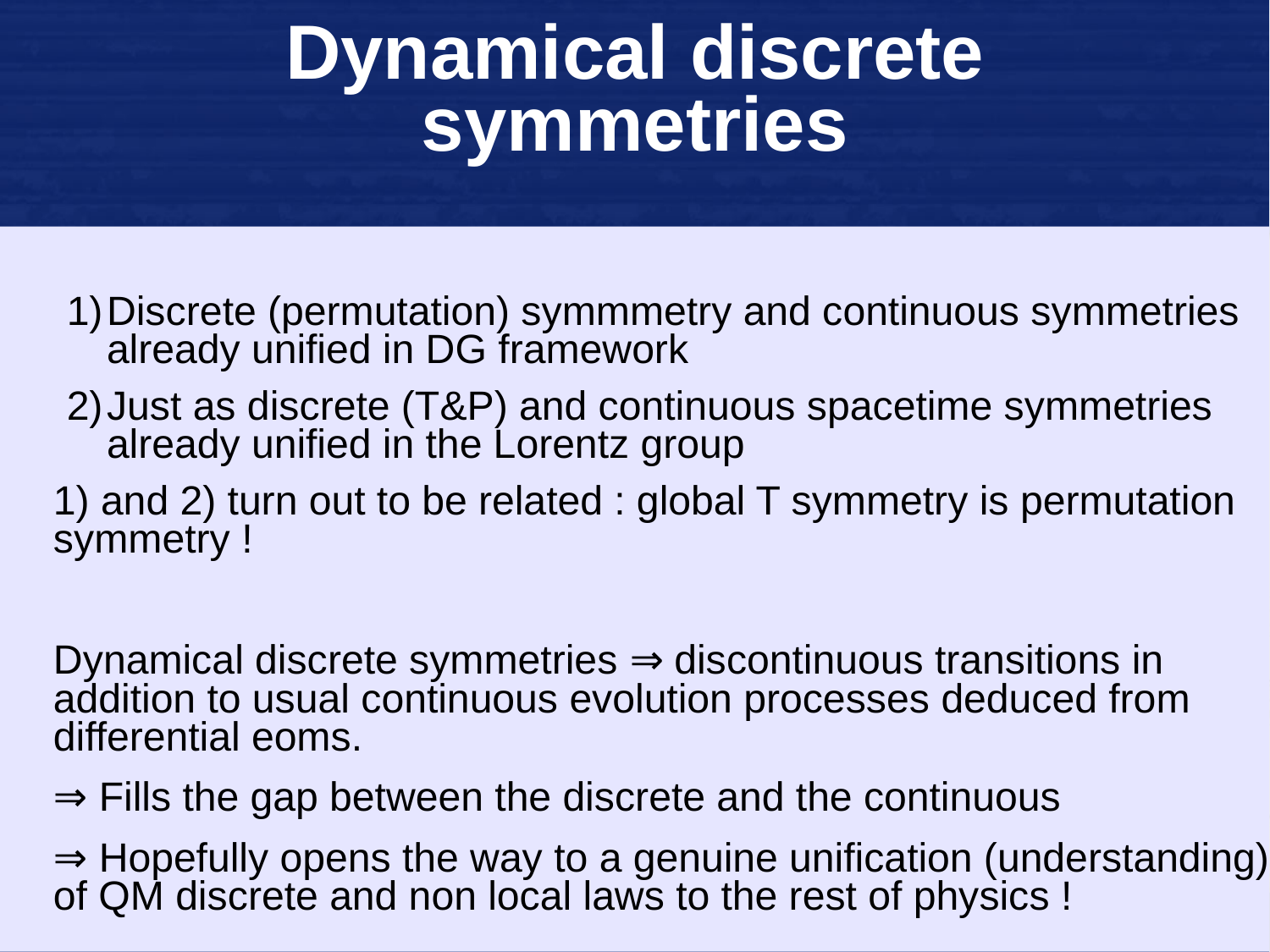#### **Vacuum energy terms in DG equations**

DG vacuum source term :

$$
\bigl(\sqrt{g}\Lambda-\sqrt{\tilde{g}}\tilde{\Lambda}\,\,\bigr)\,g^{\mu\nu}
$$

Cancels for 
$$
g_{\mu\nu} = \tilde{g}_{\mu\nu} = \eta_{\mu\nu}
$$
 and  $\Lambda = \tilde{\Lambda}$  (natural)

⇒ Might remain zero when Janus field starts to evolve, may be through the auto-adjustment of cut-offs to preserve compensation.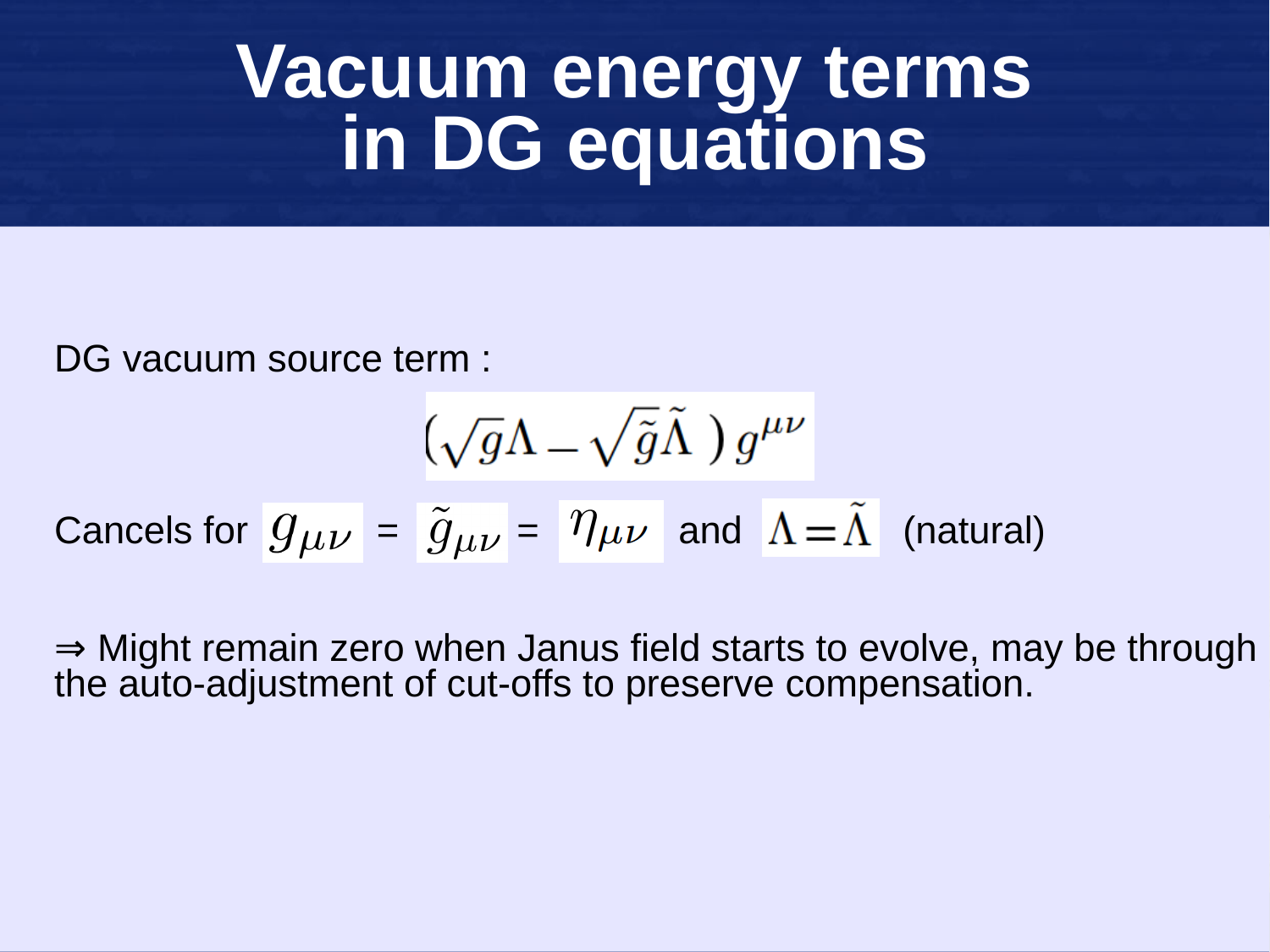#### **A conservative way towards DG unification ?**

• Hyp : Matter and radiation fields conservation equations are only approximate because our action does not account for possible transfers occuring between the two metrics :

$$
\nabla_{\mathbf{v}} T_{\mathbf{u}}^{\mathbf{v}} \simeq 0 \qquad \qquad \widetilde{\nabla}_{\mathbf{v}} \widetilde{T}_{\mathbf{u}}^{\mathbf{v}} \simeq 0
$$

- Then cosmological equations might admit non stationary solutions.  $\Rightarrow$  no need for separate scalar-η field ?
- Not obvious which (not unic) way to do that and not exciting ...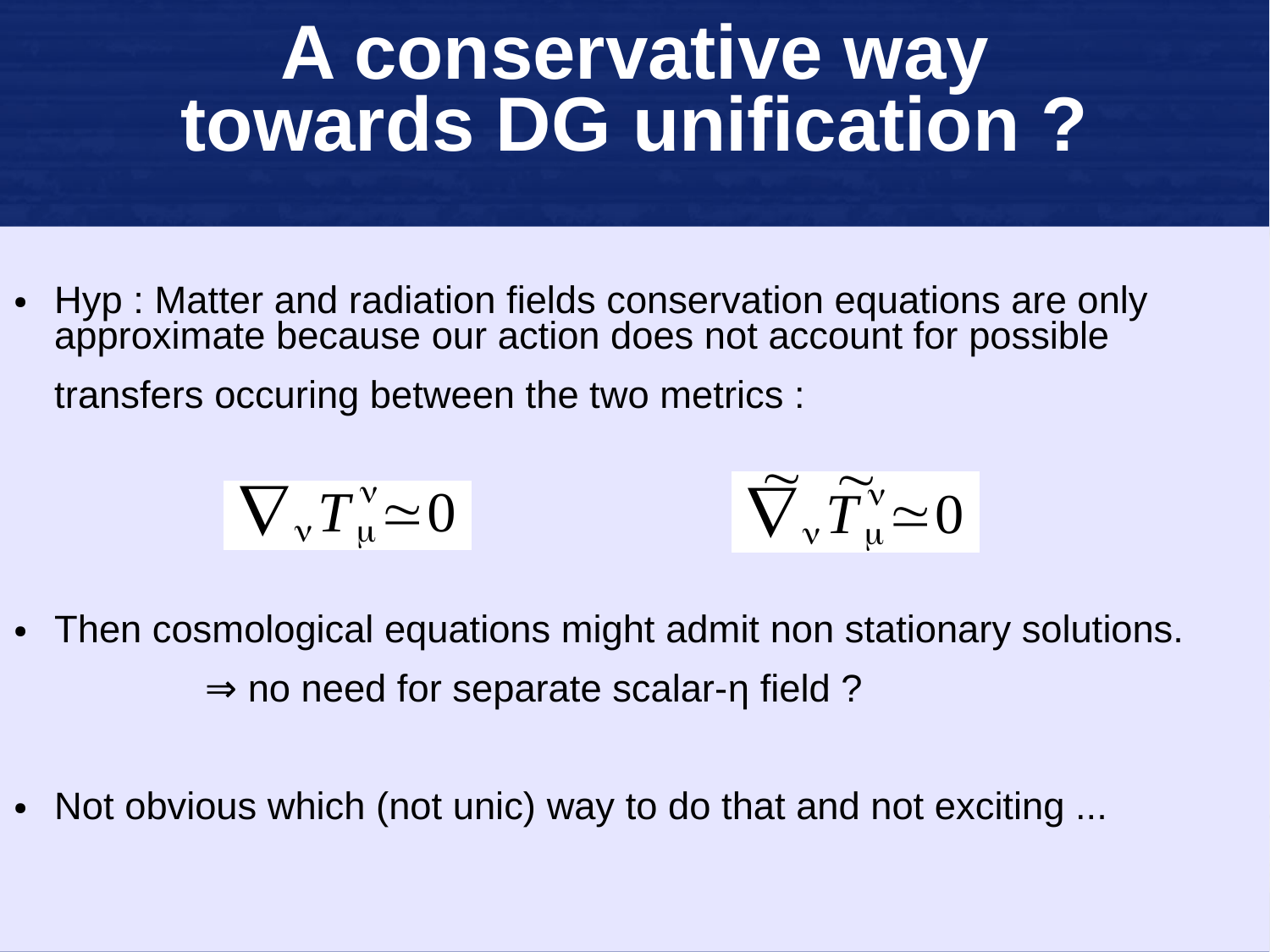## **Emerging dynamics**

As the universe evolves new dynamical dofs are released :

- Non dynamical
- Homogenous scalar-eta
- $\cdot$  Scalar-eta + non dynamical fluctuation
- Separate dynamics

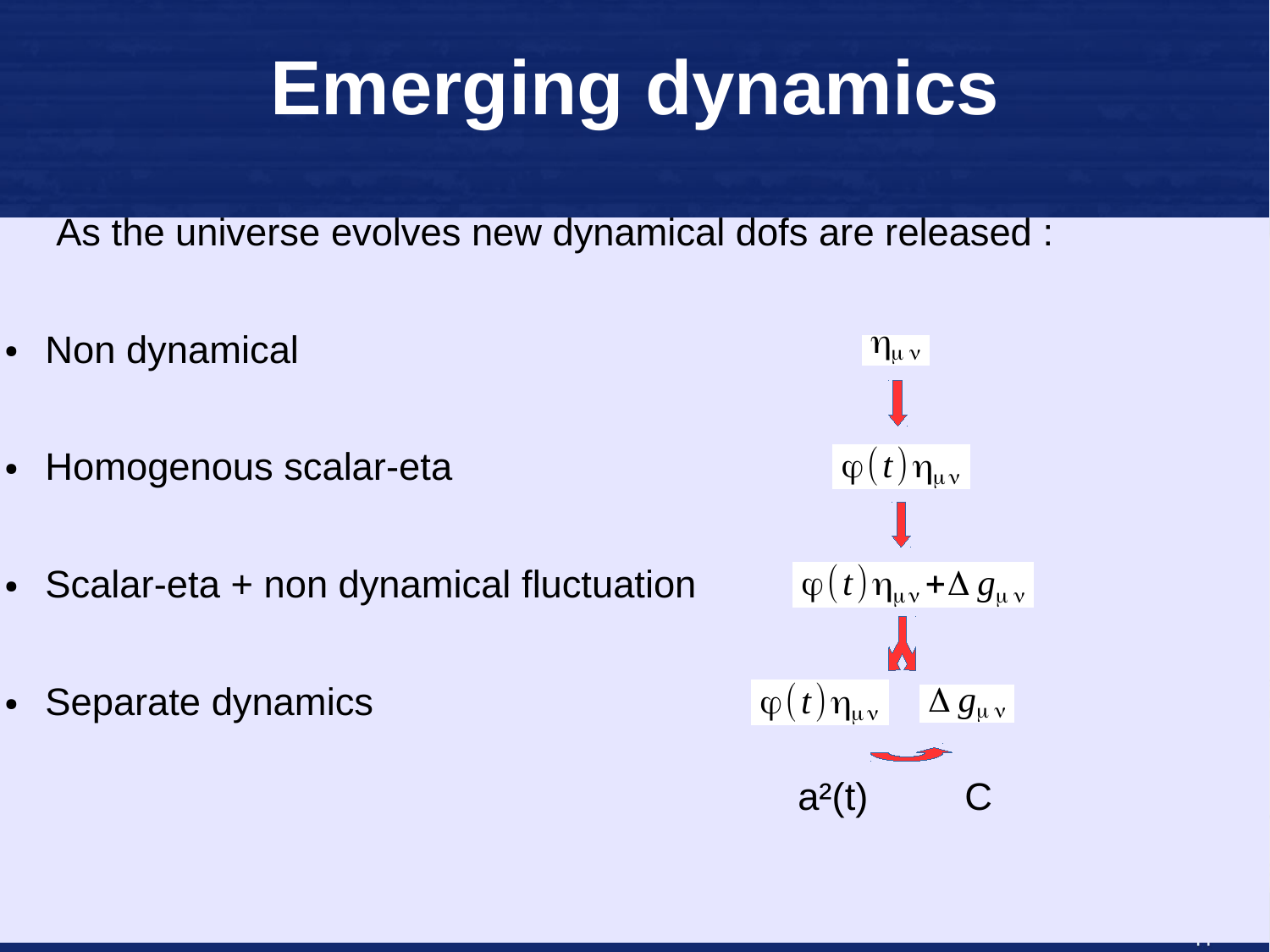## **Early DG unification**

• For  $a^2(t)$  < Fundamental Threshold,

 $g_{\mu\nu}$ =φ(*t*)η<sub>μ ν</sub>+Δ $g_{\mu\nu}$ 

but only the scalar  $\varphi(t)$  is dynamical  $\Rightarrow$  we again get a single equation

• Symmetries related to our privileged coordinate system (rather than isometries related to the sources) force the primordial metrics in the Newtonian Gauge form :

$$
d\tau^2 = a^2(t)((1+2\Psi)dt^2 - (1-2\Psi)d\sigma^2)
$$

 $\bullet \Rightarrow$  We get the same scale factor (order 0) and potential (order 1) eoms as in GR but rotational and radiative modes should be absent from the CMB.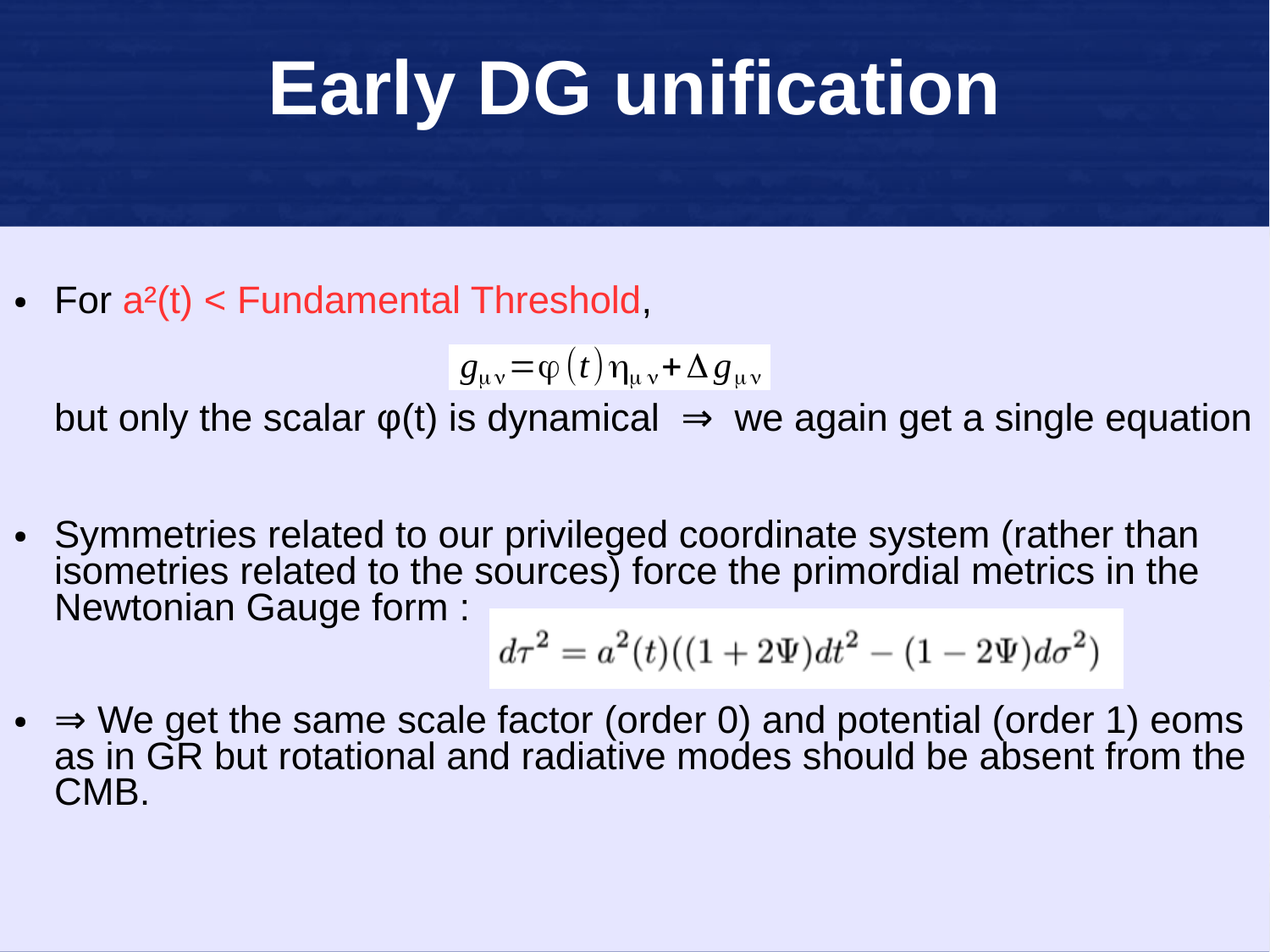#### **Late DG unification**

- $\bullet$  a<sup>2</sup>(t) > Fundamental Threshold breaks the primordial symmetries
	- $\Rightarrow$   $\varphi(t)\eta_{\mu\nu}$  and  $\Delta g_{\mu\nu}$  start to play their dynamics independently
	- ⇒ Late DG unification required to account for expansion effects
- In the Linear domain, C (integration constant of  $\Delta g_{\mu\nu}$  ) is driven step by step by the scale factor from  $\int \phi(t) \eta_{\mu\nu}$  :
	- ⇒ expansion effects through discrete rules
	- ⇒ rich new and effective phenomenology related to field discontinuities
- In the Non Linear domain (solar system), we are asymptotically Minkowskian: C strictly constant !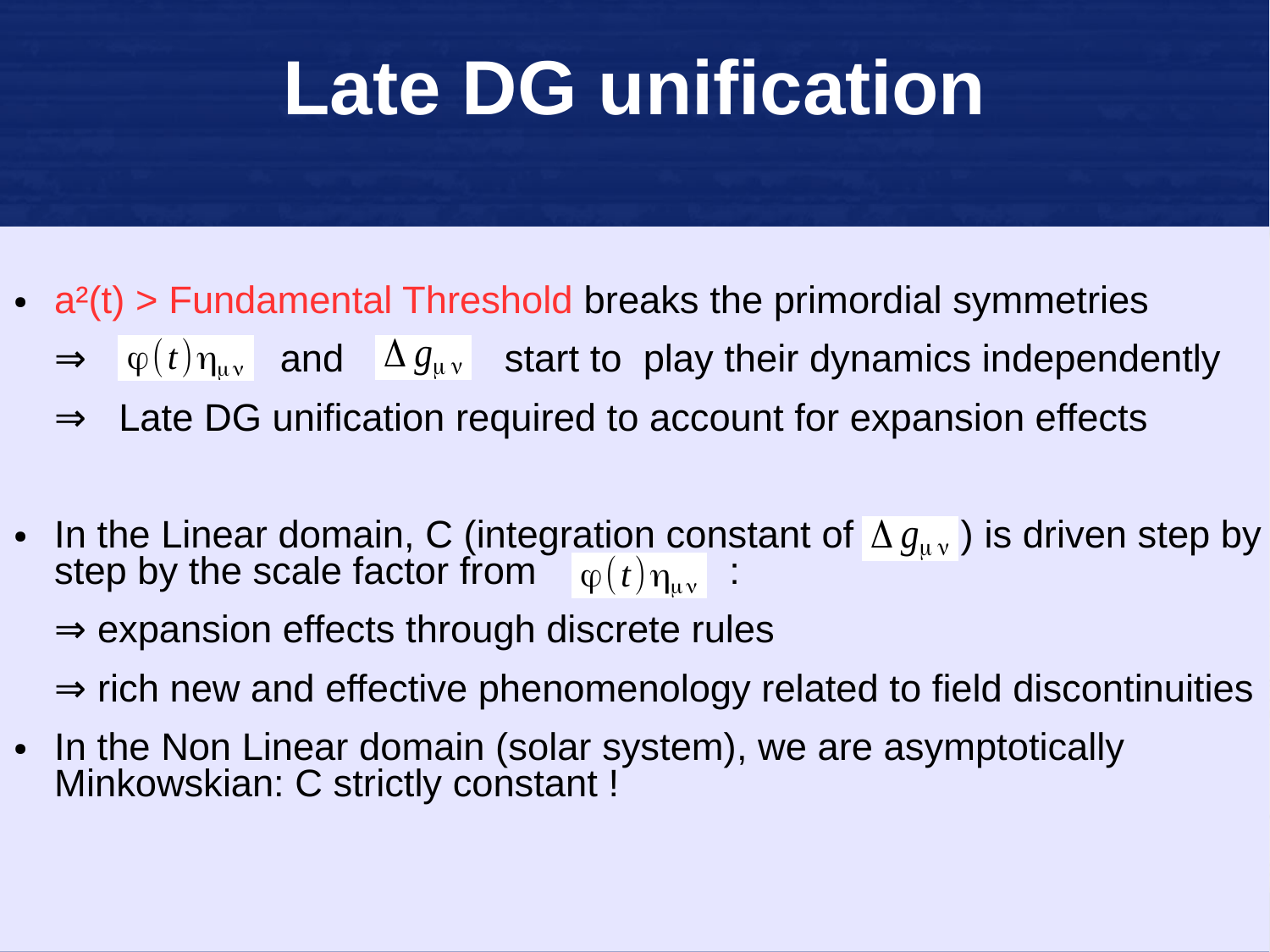#### **Classical stability issues**

- Background remains bounded thanks to global time reversal
- Linear inhomogeneous perturbations unstable in contracting phase but gravity from these is negligible : suppressed by C<sup>4</sup> factor (~scale\_factor⁸) before transition to acceleration.
- Linear inhomogeneous perturbations from the dark sector can start to grow under their own gravity after transition
- Strong gravity inhomogeneous pertubations presumably always stable on both sides thanks to  $C > 1$  at our side structures while  $C < 1$  at dark side structures